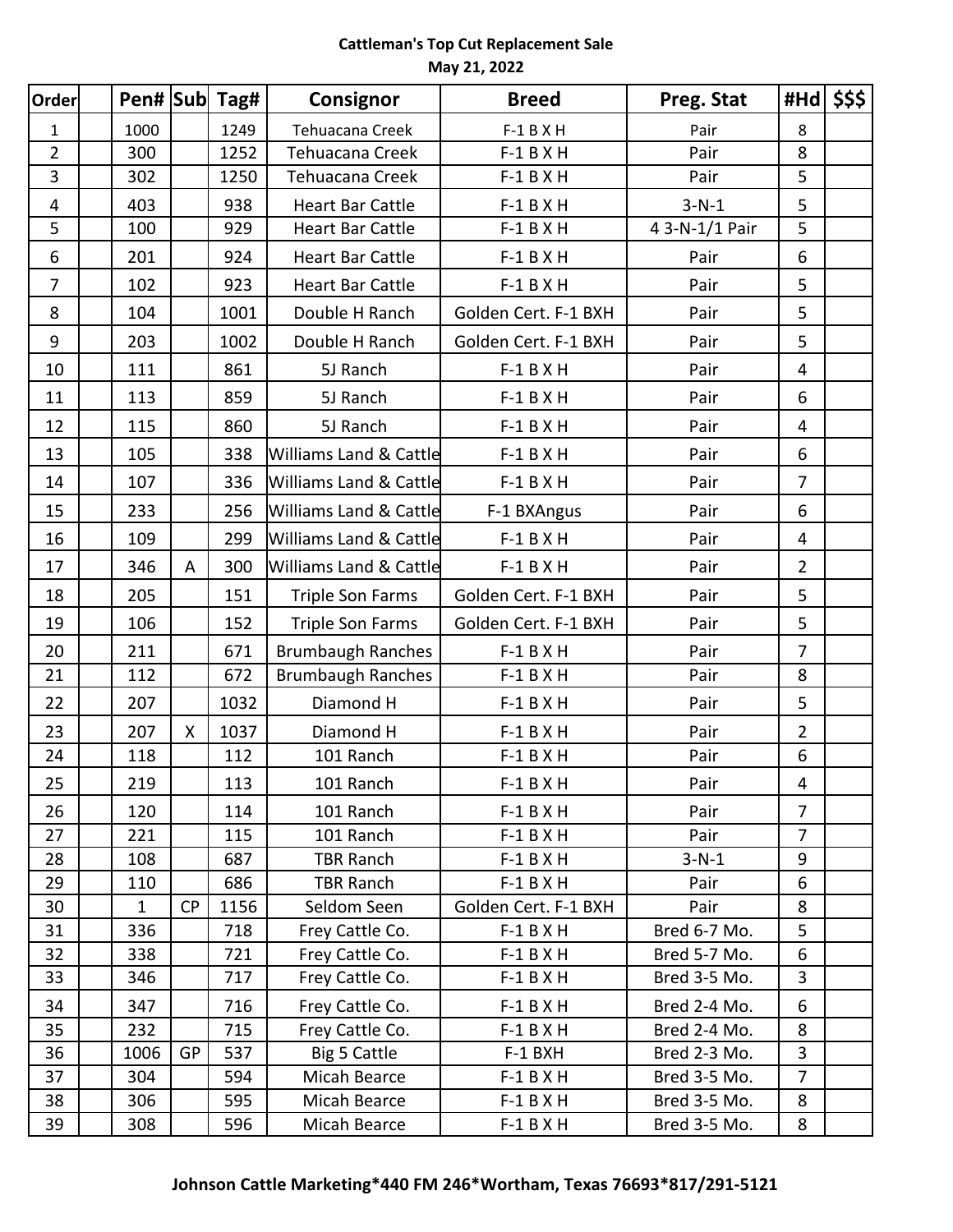| Order |              | Pen#           | Sub       | Tag# | Consignor                         | <b>Breed</b>         | Preg. Stat        | #Hd            | \$\$\$ |
|-------|--------------|----------------|-----------|------|-----------------------------------|----------------------|-------------------|----------------|--------|
| 40    |              | 310            |           | 593  | Micah Bearce                      | $F-1$ B X H          | Bred 3-5 Mo.      | 8              |        |
| 41    |              | 312            |           | 599  | Micah Bearce                      | $F-1 B X H$          | Bred 3-5 Mo.      | 6              |        |
| 42    |              | 126            |           | 251  | Williams Land & Cattle            | F-1 BXAngus          | Pair              | 6              |        |
| 43    |              | 124            |           | 357  | <b>Williams Land &amp; Cattle</b> | $F-1$ B X H          | Pair              | 6              |        |
| 44    |              | 130            |           | 258  | <b>Williams Land &amp; Cattle</b> | F-1 BXAngus          | Pair              | 6              |        |
| 45    |              | 132            |           | 257  | <b>Williams Land &amp; Cattle</b> | F-1 BXAngus          | Pair              | $\overline{7}$ |        |
| 46    |              | 128            |           | 254  | <b>Williams Land &amp; Cattle</b> | F-1 BXAngus          | Pair              | $\overline{7}$ |        |
| 47    |              | 231            |           | 252  | <b>Williams Land &amp; Cattle</b> | F-1 BXAngus          | Pair              | $\overline{7}$ |        |
| 48    |              | 229            |           | 253  | <b>Williams Land &amp; Cattle</b> | F-1 BXAngus          | Pair              | $\overline{7}$ |        |
| 49    |              | 227            |           | 353  | <b>Williams Land &amp; Cattle</b> | $F-1$ B X H          | Pair              | 6              |        |
| 50    |              | 239            |           | 173  | Triple Son Farms                  | G. Cert. F-1 BXAngus | Pair              | 5              |        |
| 51    |              | 237            |           | 168  | <b>Triple Son Farms</b>           | G. Cert. F-1 BXAngus | Pair              | 5              |        |
| 52    |              | 136            |           | 166  | <b>Triple Son Farms</b>           | G. Cert. F-1 BXAngus | Pair              | 6              |        |
| 53    |              | 235            |           | 172  | <b>Triple Son Farms</b>           | G. Cert. F-1 BXAngus | Pair              | 5              |        |
| 54    |              | 148            |           | 222  | <b>Triple Son Farms</b>           | G. Cert. F-1 BXAngus | $3-N-1$           | $\overline{7}$ |        |
| 55    |              | 249            |           | 217  | <b>Triple Son Farms</b>           | G. Cert. F-1 BXAngus | $3-N-1$           | 6              |        |
| 56    |              | 146            |           | 221  | <b>Triple Son Farms</b>           | G. Cert. F-1 BXAngus | $3-N-1$           | 6              |        |
| 57    |              | 247            |           | 220  | <b>Triple Son Farms</b>           | G. Cert. F-1 BXAngus | $3-N-1$           | 5              |        |
| 58    |              | 144            |           | 218  | <b>Triple Son Farms</b>           | G. Cert. F-1 BXAngus | $3-N-1$           | 4              |        |
| 59    |              | 245            |           | 219  | <b>Triple Son Farms</b>           | G. Cert. F-1 BXAngus | $3-N-1$           | 6              |        |
| 60    |              | 142            |           | 212  | <b>Triple Son Farms</b>           | G. Cert. F-1 BXAngus | $3-N-1$           | 5              |        |
| 61    |              | 243            |           | 163  | <b>Triple Son Farms</b>           | G. Cert. F-1 BXAngus | Pair              | 6              |        |
| 62    |              | 140            |           | 165  | <b>Triple Son Farms</b>           | G. Cert. F-1 BXAngus | Pair              | 6              |        |
| 63    |              | 241            |           | 164  | <b>Triple Son Farms</b>           | G. Cert. F-1 BXAngus | Pair              | 6              |        |
| 64    |              | 138            |           | 161  | <b>Triple Son Farms</b>           | G. Cert. F-1 BXAngus | Pair              | 5              |        |
| 65    |              | 134            |           | 169  | <b>Triple Son Farms</b>           | G. Cert. F-1 BXAngus | Pair              | 6              |        |
| 66    |              | 2001           | DT        | 142  | 101 Ranch                         | F-1 BXAngus          | Pair              | 5              |        |
| 67    |              | 2000           | DT        | 145  | 101 Ranch                         | <b>Brangus</b>       | Pair              | 4              |        |
| 68    |              | 422            | B         | 901  | Brod Land & Cattle                | F-1 BXAngus          | Pair              | $\overline{2}$ |        |
| 69    |              | 314            |           | 886  | <b>Brod Land &amp; Cattle</b>     | F-1 BXAngus          | Bred 5 Mo.        | 5              |        |
| 70    |              | 316            |           | 891  | Brod Land & Cattle                | F-1 BXAngus          | Bred 5 Mo.        | 4              |        |
| 71    |              | 123            |           | 876  | 5J Ranch                          | F-1 BXAngus          | Pair              | 9              |        |
| 71    | A            | 1007           | GP        | 532  | Big 5 Cattle                      | <b>Brangus</b>       | Bred 1-2 Mo.      | 3              |        |
| 71    | AA           | $\overline{2}$ | <b>CP</b> | 642  | Micah Bearce                      | F-1 BXAngus          | Pair              | 7              |        |
| 71    | B            | 246            |           | 1039 | B & S Cattle Co.                  | <b>Brangus</b>       | Pair              | 7              |        |
| 71    | $\mathsf{C}$ | 1002           | GP        | 1198 | 4E Ranch                          | <b>Brangus</b>       | Bred 4 & 7 Mo.    | $\overline{2}$ |        |
| 72    |              | 439            |           | 1201 | Jones Ranch                       | <b>Brangus</b>       | Pair              | 8              |        |
| 73    |              | 348            |           | 1273 | C & J Farms                       | <b>Brangus</b>       | 5 Pair/1 Bred 8Mo | 6              |        |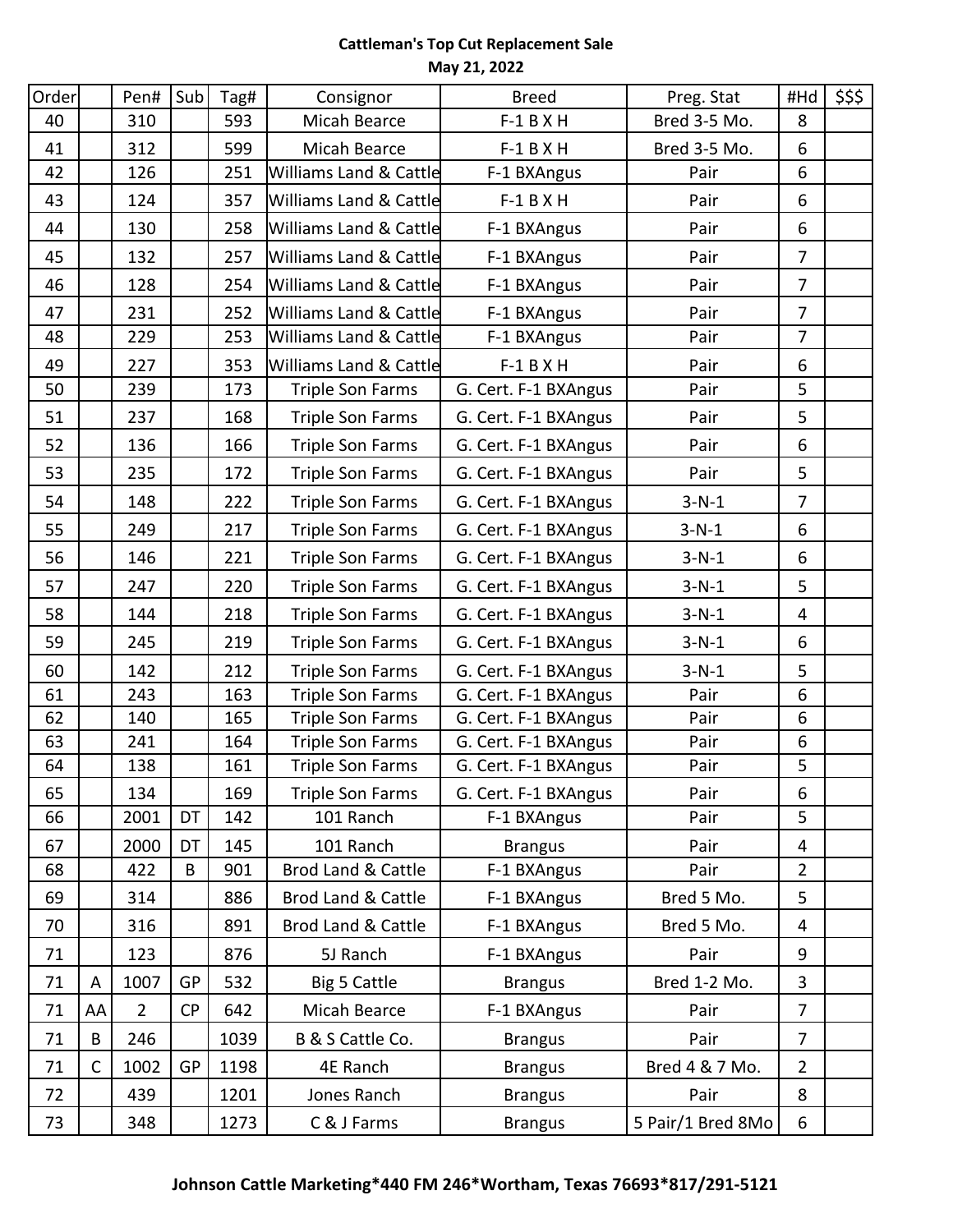| Order |              |      |                    | Pen# Sub Tag# | Consignor                     | <b>Breed</b>       | Preg. Stat        | #Hd              | \$\$\$ |
|-------|--------------|------|--------------------|---------------|-------------------------------|--------------------|-------------------|------------------|--------|
| 74    |              | 441  |                    | 1272          | C & J Farms                   | <b>Blk Angus</b>   | 5 Pair/1 Bred 8Mo | 6                |        |
| 75    |              | 222  |                    | 1049          | Triple S Ranch                | $F-1 B X H$        | Open              | 8                |        |
| 76    |              | 325  |                    | 1051          | Triple S Ranch                | $F-1 B X H$        | Open              | $\overline{7}$   |        |
| 77    |              | 224  |                    | 1056          | Triple S Ranch                | $F-1 B X H$        | Open              | 7                |        |
| 78    |              | 327  |                    | 1058          | Triple S Ranch                | $F-1 B X H$        | Open              | 8                |        |
| 79    |              | 226  |                    | 1048          | Triple S Ranch                | $F-1$ B X H        | Open              | 8                |        |
| 80    |              | 329  |                    | 1050          | Triple S Ranch                | $F-1$ B X H        | Open              | $\overline{7}$   |        |
| 81    |              | 228  |                    | 1057          | Triple S Ranch                | $F-1 B X H$        | Open              | $\overline{2}$   |        |
| 82    |              | 228  | $\pmb{\mathsf{X}}$ | 1053          | Triple S Ranch                | $F-1 B X H$        | Open              | 5                |        |
| 83    |              | 331  |                    | 311           | <b>Hill Family Farms</b>      | $F-1 B X H$        | Open              | $\boldsymbol{9}$ |        |
| 84    |              | 230  |                    | 312           | <b>Hill Family Farms</b>      | $F-1$ B X H        | Open              | 8                |        |
| 85    |              | 333  |                    | 314           | <b>Hill Family Farms</b>      | $F-1 B X H$        | Open              | 3                |        |
| 86    |              | 328  |                    | 785           | Rafter N Cattle               | $F-1$ B X H        | Open              | 8                |        |
| 87    |              | 326  |                    | 943           | Rafter N Cattle               | $F-1 B X H$        | Open              | 7                |        |
| 88    |              | 324  |                    | 945           | Rafter N Cattle               | $F-1 B X H$        | Open              | 13               |        |
| 89    |              | 322  |                    | 947           | Rafter N Cattle               | $F-1 B X H$        | Open              | 12               |        |
| 90    |              | 320  |                    | 955           | Rafter N Cattle               | F-1 BXAngus        | Open              | 8                |        |
| 91    |              | 319  |                    | 571           | Micah Bearce                  | $F-1$ B X H        | Open              | 6                |        |
| 92    |              | 218  |                    | 576           | Micah Bearce                  | $F-1 B X H$        | Open              | 6                |        |
| 93    |              | 321  |                    | 589           | Micah Bearce                  | $F-1 B X H$        | Open              | 9                |        |
| 94    |              | 220  |                    | 573           | Micah Bearce                  | $F-1$ B X H        | Open              | $\boldsymbol{9}$ |        |
| 95    |              | 323  |                    | 572           | Micah Bearce                  | $F-1 B X H$        | Open              | 4                |        |
| 96    |              | 318  | A                  | 1103          | Lazy B5 Ranch                 | Certified F-1 BXH  | Open              | 4                |        |
| 97    |              | 318  |                    | 1104          | Lazy B5 Ranch                 | Certified F-1 BXH  | Open              | 3                |        |
| 98    |              | 400  |                    | 759           | <b>CH Livestock</b>           | Registered Brahman | Open              | 13               |        |
| 99    |              | 402  |                    | 758           | <b>CH Livestock</b>           | Registered Brahman | Open              | 14               |        |
| 100   |              | 1008 |                    | 301           | Hill Family Farms             | Registered Brahman | Open              | 10               |        |
| 100   | A            | 423  |                    | 1111          | Cotton Ranch                  | Registered Brahman | Open              | 10               |        |
| 100   | B            | 421  |                    | 1164          | Seldom Seen                   | Registered Brahman | Open              | 8                |        |
| 100   | $\mathsf{C}$ | 427  |                    | 1014          | Diamond H                     | Registered Brahman | Pair              | 5                |        |
| 100   | D            | 415  |                    | 1020          | Diamond H                     | Registered Brahman | Bred 4-5 Mo.      | 6                |        |
| 100   | E            | 417  |                    | 1019          | Diamond H                     | Registered Brahman | Bred 4Mo.         | 5                |        |
| 100   | F            | 419  |                    | 944           | Rafter N Cattle               | <b>Brahman</b>     | Open              | 11               |        |
| 101   |              | 404  |                    | 787           | <b>Brad Adam</b>              | <b>Brahman</b>     | Pair              | 11               |        |
| 102   |              | 406  |                    | 791           | <b>Brad Adam</b>              | <b>Brahman</b>     | Pair              | 10               |        |
| 103   |              | 408  |                    | 794           | <b>Brad Adam</b>              | <b>Brahman</b>     | Pair              | 10               |        |
| 104   |              | 410  |                    | 788           | <b>Brad Adam</b>              | <b>Brahman</b>     | Pair              | 10               |        |
| 105   |              | 3000 | GP                 | 786           | <b>Brad Adam</b>              | <b>Brahman</b>     | Pair              | 4                |        |
| 106   |              | 426  | A                  | 914           | <b>Brod Land &amp; Cattle</b> | <b>Brahman</b>     | Pair              | 3                |        |
| 107   |              | 426  | B                  | 900           | <b>Brod Land &amp; Cattle</b> | <b>Brahman</b>     | Pair              | 6                |        |
| 108   |              | 1001 | DT                 | 1224          | Cade Richmond                 | Brg. Baldy         | Pair              | 11               |        |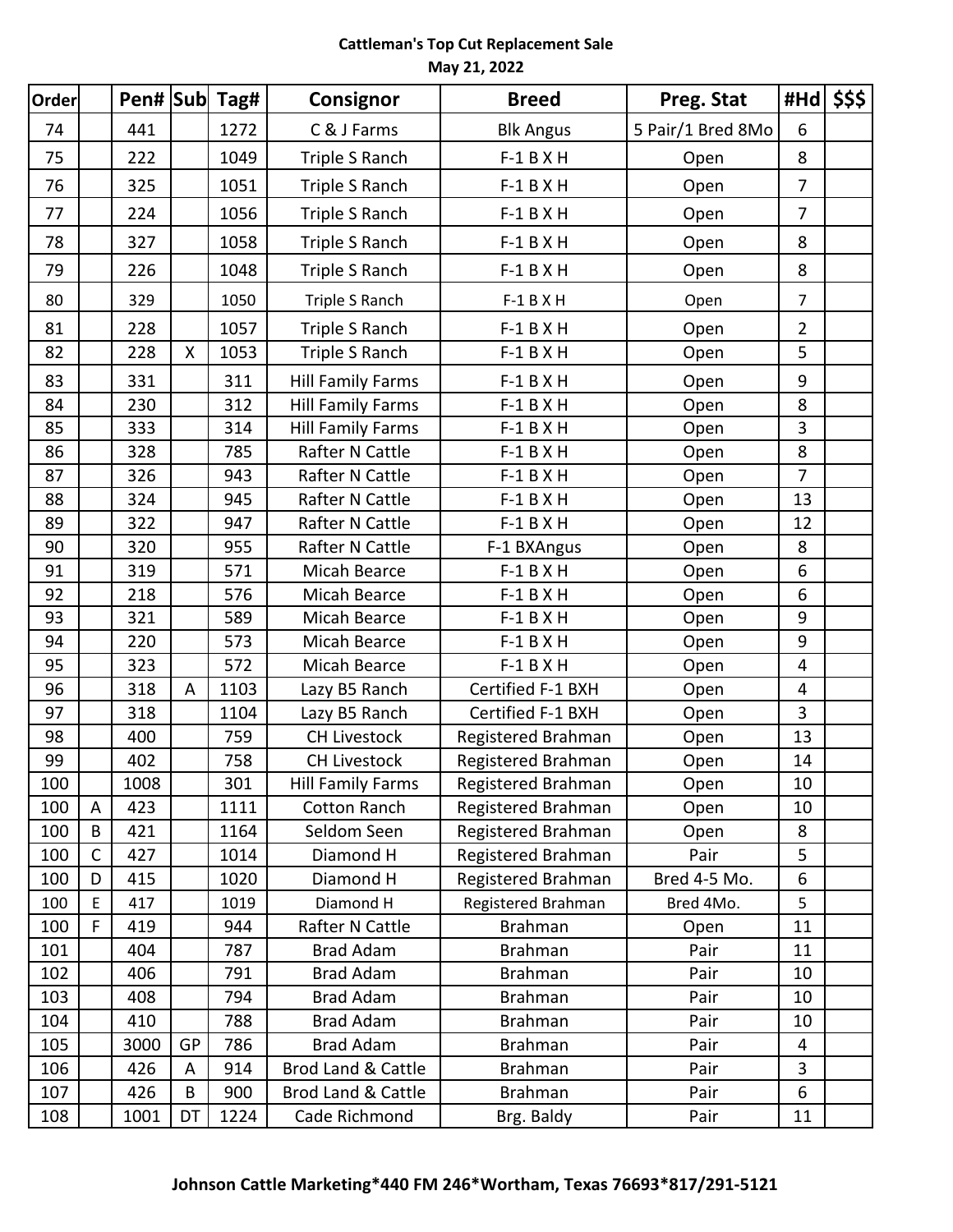| Order |   |                |           | Pen# Sub Tag# | <b>Consignor</b>      | <b>Breed</b>         | Preg. Stat       |                  | $#$ Hd  $$$ \$\$ |
|-------|---|----------------|-----------|---------------|-----------------------|----------------------|------------------|------------------|------------------|
| 109   |   | 1002           | DT        | 1225          | Cade Richmond         | Brg. Baldy           | Pair             | 12               |                  |
| 110   |   | 1003           | DT        | 1214          | Cade Richmond         | <b>Brangus</b>       | Pair             | 10               |                  |
| 111   |   | 1010           | GP        | 916X          | Cade Richmond         | <b>Black Baldies</b> | Bred 5-6 Mo.     | 3                |                  |
| 112   |   | 238            |           | 554           | Curtis Deagan         | <b>Black Baldies</b> | Pair             | 8                |                  |
| 113   |   | 242            |           | 553           | Curtis Deagan         | <b>Black Baldies</b> | Pair             | 6                |                  |
| 114   |   | 242            | X         | 559           | Curtis Deagan         | <b>Black Baldies</b> | Bred 8 Mo.       | $\overline{2}$   |                  |
| 115   |   | 244            |           | 1209          | M3 Cattle Co.         | <b>Black Baldies</b> | Bred 4-5 Mo.     | 5                |                  |
| 116   |   | 437            | <b>VC</b> | 1150          | Ice Cattle Co.        | <b>Brangus</b>       | Pair             | 6                |                  |
| 116   | A | 340            |           | 751           | Frey Cattle Co.       | <b>Brangus</b>       | Pair             | 3                |                  |
| 117   |   | 1003           | GP        | 1130          | <b>BW Partnership</b> | <b>Brangus</b>       | Bred 2-4 Mo.     | 3                |                  |
| 118   |   | 1004           | <b>GP</b> | 1129          | <b>BW Partnership</b> | Brg. Baldy           | Bred 3-4 Mo.     | 3                |                  |
| 119   |   | 330            |           | 1172          | Melson Cattle Co.     | <b>Brangus</b>       | Open             | 14               |                  |
| 120   |   | 337            |           | 437           | P & JY Cattle         | F-1 BXAngus          | Open             | 8                |                  |
| 121   |   | 236            |           | 375           | P & JY Cattle         | F-1 BXAngus          | Open             | 9                |                  |
| 122   |   | 335            |           | 368           | P & JY Cattle         | F-1 BXAngus          | Open             | 8                |                  |
| 123   |   | 234            |           | 366           | P & JY Cattle         | F-1 BXAngus          | Open             | 8                |                  |
| 124   |   | 303            |           | 386           | P & JY Cattle         | $F-1$ B X H          | Open             | 9                |                  |
| 125   |   | 202            |           | 389           | P & JY Cattle         | $F-1 B X H$          | Open             | 9                |                  |
| 126   |   | 305            |           | 370           | P & JY Cattle         | $F-1 B X H$          | Open             | $\boldsymbol{9}$ |                  |
| 127   |   | 204            |           | 372           | P & JY Cattle         | $F-1$ B X H          | Open             | $\boldsymbol{9}$ |                  |
| 128   |   | 307            |           | 420           | P & JY Cattle         | $F-1$ B X H          | Open             | $\boldsymbol{9}$ |                  |
| 129   |   | 206            |           | 376           | P & JY Cattle         | $F-1 B X H$          | Open             | 9                |                  |
| 130   |   | 309            |           | 371           | P & JY Cattle         | $F-1$ B X H          | Open             | 6                |                  |
| 131   |   | 208            |           | 367           | P & JY Cattle         | $F-1 B X H$          | Open             | 6                |                  |
| 132   |   | 311            |           | 374           | P & JY Cattle         | $F-1$ B X H          | Open             | 8                |                  |
| 133   |   | 210            |           | 417           | P & JY Cattle         | $F-1$ B X H          | Open             | 8                |                  |
| 134   |   | 313            |           | 373           | P & JY Cattle         | $F-1 B X H$          | Open             | 8                |                  |
| 135   |   | 212            |           | 379           | P & JY Cattle         | $F-1 B X H$          | Open             | 8                |                  |
| 136   |   | 315            |           | 398           | P & JY Cattle         | $F-1$ B X H          | Open             | 3                |                  |
| 137   |   | 214            |           | 3477          | P & JY Cattle         | $F-1 B X H$          | Open             | 8                |                  |
| 138   |   | 317            |           | 390           | P & JY Cattle         | $F-1$ B X H          | Open             | 5                |                  |
| 139   |   | 216            |           | 397           | P & JY Cattle         | $F-1 B X H$          | Open             | 5                |                  |
| 140   |   | 117            |           | 837           | J & S Cattle          | $F-1 B X H$          | Pair             | 3                |                  |
| 141   |   | 119            |           | 838           | J & S Cattle          | $F-1 B X H$          | Pair             | 5                |                  |
| 142   |   | 121            |           | 836           | J & S Cattle          | $F-1 B X H$          | Pair             | 8                |                  |
| 143   |   | 1111           | GP        | 756           | <b>CH Livestock</b>   | $F-1 B X H$          | Pair             | $\overline{2}$   |                  |
| 144   |   | $\mathbf{1}$   | LO        | 645           | Micah Bearce          | $F-1 B X H$          | Pair             | 3                |                  |
| 145   |   | $\overline{2}$ | LO        | 652           | Micah Bearce          | $F-1 B X H$          | Pair             | 4                |                  |
| 146   |   | 3              | LO        | 644           | Micah Bearce          | $F-1 B X H$          | Pair             | 5                |                  |
| 147   |   | 4              | LO        | 647           | Micah Bearce          | $F-1 B X H$          | Pair             | 5                |                  |
| 148   |   | 5              | LO        | 651           | Micah Bearce          | $F-1 B X H$          | Pair             | 4                |                  |
| 149   |   | 332            |           | 1121          | Beracah Ranch         | $F-1 B X H$          | Pair             | 6                |                  |
| 150   |   | 422            | A         | 917           | Brod Land & Cattle    | $F-1 B X H$          | 1Pair/1 Bd 7 Mo. | $\overline{2}$   |                  |